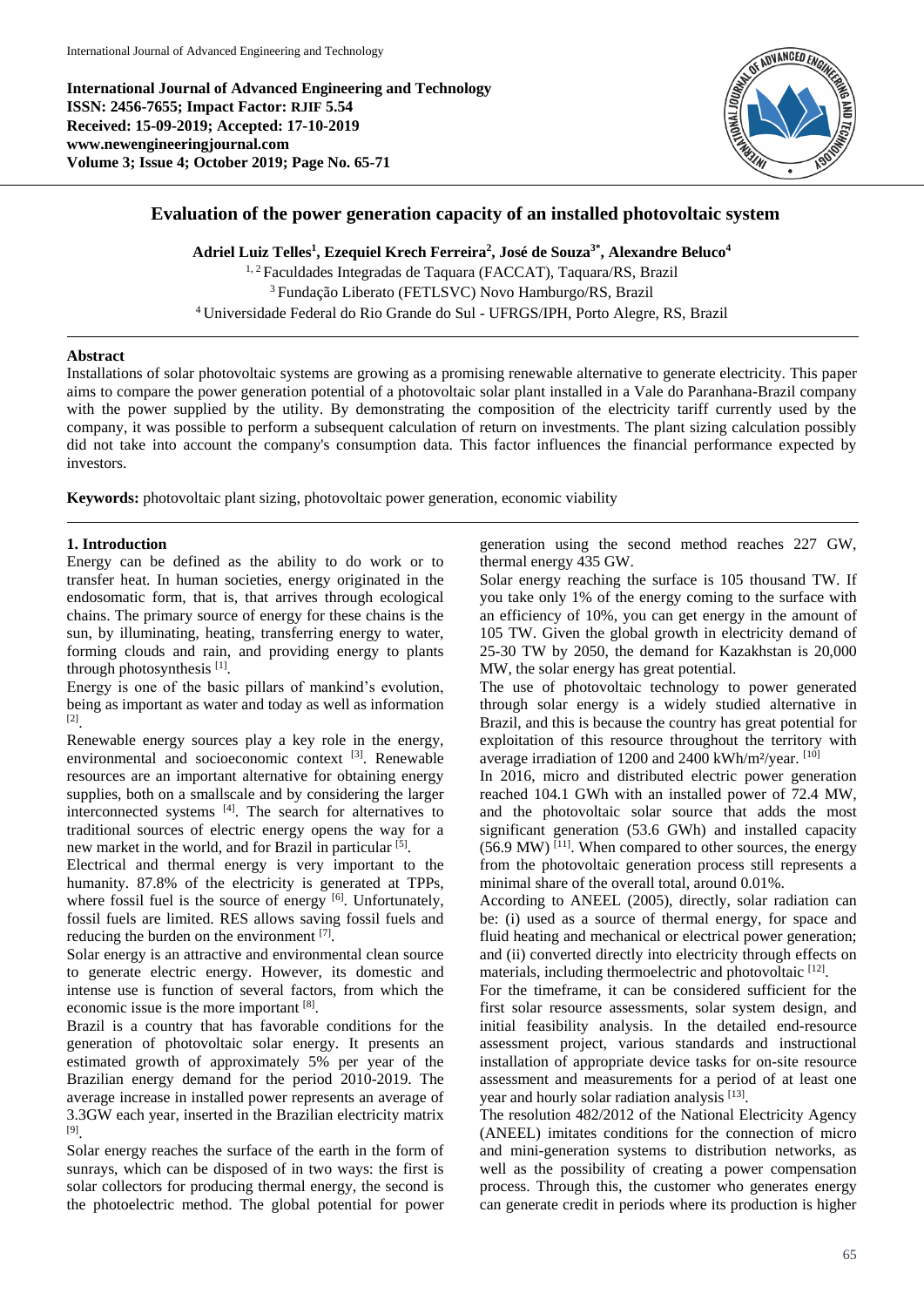than its demand. The distributed generation in Brazil became a reality from this document [14].

This paper aims to estimate the amount of electricity generated by a photovoltaic system installed in a company located in the Vale do Paranhana Valle region of Rio Grande do Sul state, in the city of Taquara. The project was executed based on data submitted by the contractor (which for confidentiality reasons will be called (Company B) without a theoretical-scientific review by the contracting company (which for reasons of confidentiality). Confidentiality will be referred to as (Company A) before system implementation.

For the technical validation, the effectiveness and the adequacy of the set installed in (Company A), a theoretical reference was used that considered the solar incidence mapping in Brazil with emphasis on the installation region.

The objective of the research was achieved with the possibility of evaluating the power generation capacity of the set installed in (Company A) and, with this calculate, how much it meets the company's power demand.

#### **1.1 Solar incidence mapping**

Harnessing the economic capacity of using solar energy has its expectations and opportunities dependent on valid information about the available potential and its variability due to natural and anthropogenic factors. There are methods for the determination of solar energy resources: the use of radiometers in conjunction with techniques of interpolation of the collected radiation data; and the use of computational models to determine estimates of incident solar radiation through empirical relationships or the solution of the radiation transfer equation in the atmosphere [15].

In order to catalog a series of satellite data and be a widely used tool for solar energy researchers and entrepreneurs, INPE (National Institute for Space Research) and CCST (Center for Earth System Science) through LABREN (Laboratory of Renewable Energy Resource Modeling and Studies), all government agencies, launched in 2017 the second edition of the Brazilian Solar Energy Atlas [16]. This atlas based on the numerical model for surface solar irradiance evaluation is called BRASIL SR, developed by LABREN itself, where the data are validated by comparing with measured surface values in stations of the SONDA (National Data Organization System) network. Environmental). According to Tiepolo (2015), the BRASIL-SR model uses cloud information extracted from GOES satellite images (geostationary) and climatological data of environmental variables and, thus, shapes the composition of the atmosphere and the radiation processes that occur in it [17] .

### **1.2 Electricity charges.**

The object of study for this research is an industrial establishment with purchase of demand (Contracted Demand), whose framework is given in the Conventional tariff structure. This type of service requires a specific contract with the concessionaire, in which a single value of the demand intended by the consumer is agreed. There is an active power demand that must be continuously and continuously made available by the concessionaire at the point of delivery, according to the amount and duration of the supply contract and which must be fully paid.

Although not expressly provided for in Resolution 456, two different demand values are allowed to be contracted, one

for the dry period and the other for the wet period. The sum of consumption composes the energy bill of these consumers (at the peak and outside the peak), demand and surpassing.

Still, in relation to the Conventional tariff, the price of electricity is formed by the costs incurred from its generation until the arrival to the consumer, in the electrical outlet. It is also essential to understand that power is a crucial good to which one pays not only for consumption but also for its virtually perennial availability. Thus, it is expected that the price will be sufficient to cover the operating and expansion costs of the entire set that make up the electrical system. These costs should include daily operations and investments made in the network, which aims to eliminate shorter repair times and low failure rates [12] .

It is noteworthy that the costs with the acquisition of energy are those resulting from the contracting of amounts of energy through regulated auctions, that is, the energy distributor purchases a certain amount of electricity sufficient to meet its captive market. Energy costs are allocated to the so-called Energy Tariff (ET) and are passed on to consumers without any profit margin.

Costs related to the use of the distribution system included in the Distribution System Use Tariffs are such as capital expenses and the costs of operating and maintaining distribution networks. Costs related to the use of the transmission system and some sector charges collected through the Transmission System Use Tariff.

According to (ANEEL 2005), the concessionaire must bring energy to the consumer, be it an individual or a legal entity, since the electricity company has costs that must be covered by the energy tariff  $[12]$ . In general, the electricity bill includes the reimbursement of three distinct costs: Power Generation, Power Transmission or Transmission and Tax Charges<sup>[11]</sup>.

As of Law nº 10848/2004, the amount of power generation purchased by distributors to resell to their consumers determined in public auctions, which is an impediment for distributors to freely buy and energy to be resold without any publicity of the values.

Transporting energy from generation points to the end consumer is a natural monopoly, as competition in this market has no benefit. For this reason, ANEEL works and ensures that the tariffs in this segment are composed only of the possible costs related to the service provided and that there are fair rates.

At these costs, some charges and taxes are not created or instituted by ANEEL, but by legal regulations. Some of these fees only apply to distribution costs, while others embedded in generation and transmission costs.

That is, when the electricity bill reaches the consumer, he pays for the purchase of energy (generator remuneration), transmission (the costs of the transmission company) and distribution (service provided by the distributor), plus charges and taxes determined by Law, which are intended and benefit the Government, Federal, State and Municipal.

The Federal Taxes like the Social Integration Program and the Contribution to Social Security Financing, which are charged by the Union to maintain worker programs and to meet Government social programs.

The State Tax is limited to the tax on the Circulation of Goods and Services, provided for in Article 155 of the Federal Constitution<sup>[18]</sup>. This Circulation of Goods and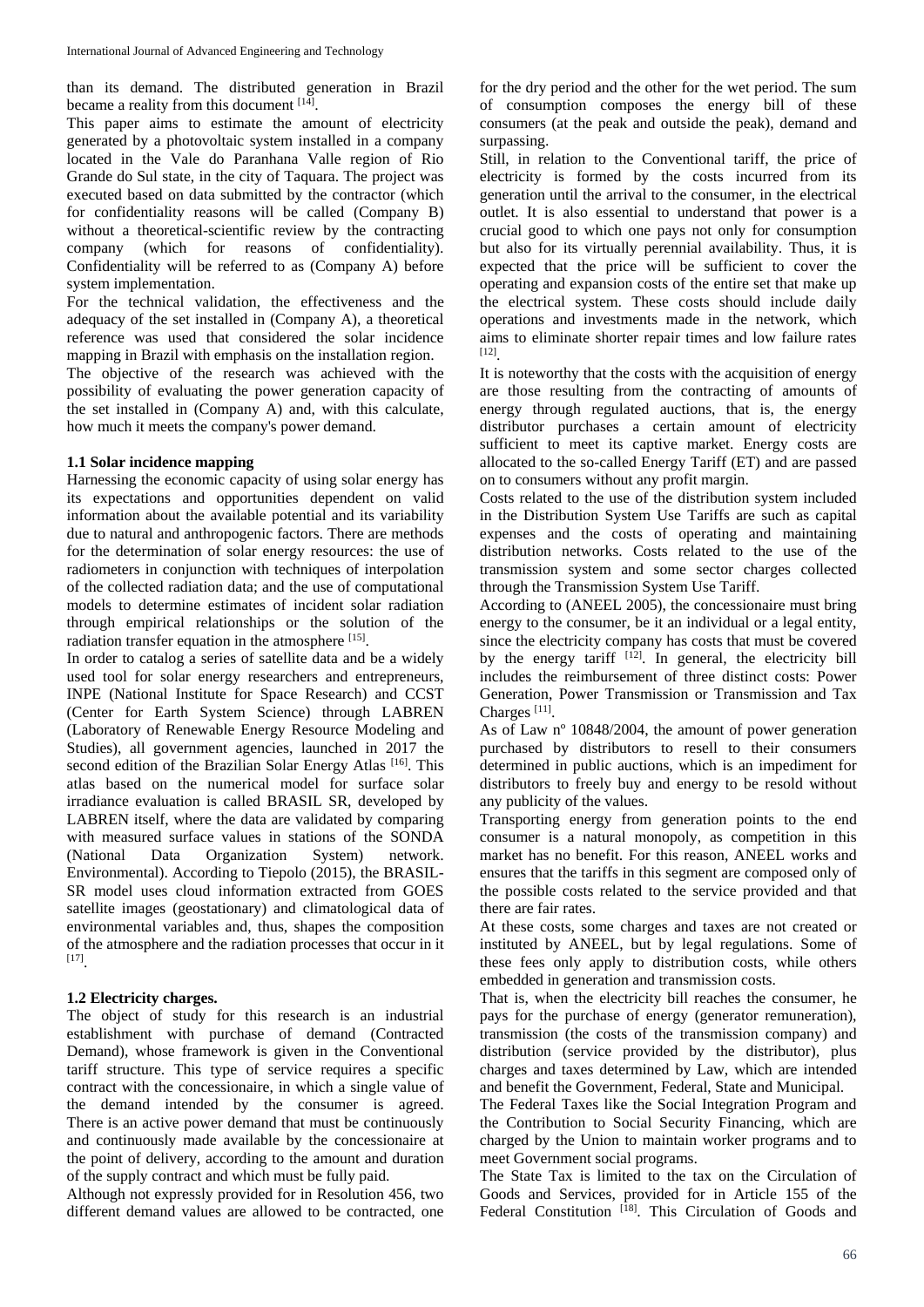Services tax occurs in transactions related to the circulation of goods and services. The distributor collects the Circulation of Goods and Services tax directly on the invoice and fully transfers it to the State Government.

The Municipal Taxes, in turn, refer to the Contribution to Cost of Public Lighting, provided for in article 149-A of the Federal Constitution of 1988, establishing that, among the competencies of the municipalities, according to a specific law approved by the City Council, the billing method and the IPC calculation basis. Therefore, the Municipal Government is responsible for all responsibility for the design, implementation, expansion, operation, and maintenance of public lighting installations. In this case, the concessionaire only collects the general lighting fee that is reversed for the benefit of the municipality.

In this case, the concessionaire only collects the public lighting fee that is reversed for the benefit of the municipality.

From the chart in Figure 1, it can be seen that the value of transmission cost was the fastest growing item in the electricity market since 2001 (125.34%). This increase can be attributed to the high investments made in the primary grid (high voltage) to allow the flow of energy between the various regions of the country, with the aim of increasing the reliability of the national electricity system against the availability of water in the reservoirs of hydroelectric plants. However, it is necessary that this item represents only 5.96% of the value of the electricity bill, and these investments are essential to allow the transfer of energy between regions during periods of low rainfall.



**Fig 1:** Average Tariff Calculation

The same chart shows that the fastest-growing segment (around 108.11%) was charges and taxes that represent more than 33.27% of the value of the electricity bill, being the item with the most significant impact. Distribution (75.5%) and Energy Purchase (103.94%) had the slowest growth, but still, this increase was higher than the inflation of the period.

### **1.3 Return on Investment Calculations**

Even if all the advantages of photovoltaic solar energy are considered, there is still the doubt that the cost-benefit of investing in a photovoltaic system is not worth it. For this reason, below is a study of the economic gains from the installation of clean and sustainable energy. Some authors, including Lemes Júnior, Rigo and Cherobim (2002) <sup>[19]</sup>, Brigham and Ehrhardt (2012) <sup>[20]</sup>, approach

payback as a method of analysis capable of showing the time needed to recover the initial investment. This method considers the value of money over time because it uses a discount rate to verify the exact number of periods in which the project recovers the initial amount invested. Usually, this discount rate used is the minimum attractiveness rate, which is determined by the investor himself as a parameter for the remuneration of his capital  $[21]$ .

The payback time on solar energy, which is also called payback, represents the time required to recover the installation cost and start making a profit for the owner. For the calculation, it is necessary to survey the total investment cost and divide it by the savings provided monthly, according to Equation 1, Payback Calculation.

Payback (months) = Investment (R\$)/Energy Generated  $(kWh/month)$  x Rate Amount (1)

The calculation of the return of a photovoltaic solar energy system shall take into account the total investment made and the monthly average generation of the photovoltaic system (energy production in kWh). In Brazil, the payback varies significantly due to solar radiation and tariffs charged, and the higher these values, the lower the system payback. Since the return depends on factors such as the city electricity tariff, the supplier and the size of the system, each case is individually assessed, and the payback may vary significantly.

Another way to understand the benefit of acquiring a photovoltaic power system is by calculating the rate of return on investment. To calculate the annual rate of return, check the ratio between the savings obtained annually through the system and the investment made, according to equation 2 — calculation of Profitability.

$$
Profitability = Economy / Investment
$$
 (2)

Leveled Energy Cost is a metric for defining the cost of producing energy for a given generation source. Thus it can be used for comparison between different energy sources. All costs of production over the life of the system are also taken into account for this calculation, citing as examples: (i) for the production of energy by a non-renewable energy source such as fossil fuels, this value is defined by the cost of obtaining fuel, maintaining the plant, etc. (ii) in relation to photovoltaic energy, include the costs of materials, design, installation, maintenance, among others, over 25 years of system life (the system will continue to generate after this period). Calculation of Leveled Energy Cost.

Leveled Energy  $Cost = Investment (R$)/Total Energy$ Generated  $(kWh)$  (3)

This metric allows us to understand a photovoltaic system as a large energy package, for which it will be paid a certain amount and will give it a certain amount of energy. Note that the value obtained by the Leveled Energy Cost is in reais per kWh generated, whereas it can be directly compared to the value of the energy tariff that is paid by the consumer. Thus, it appears that investing in a photovoltaic system has an economic return for the company, and is clean and renewable energy, although there are many doubts and questions about the high value to be spent.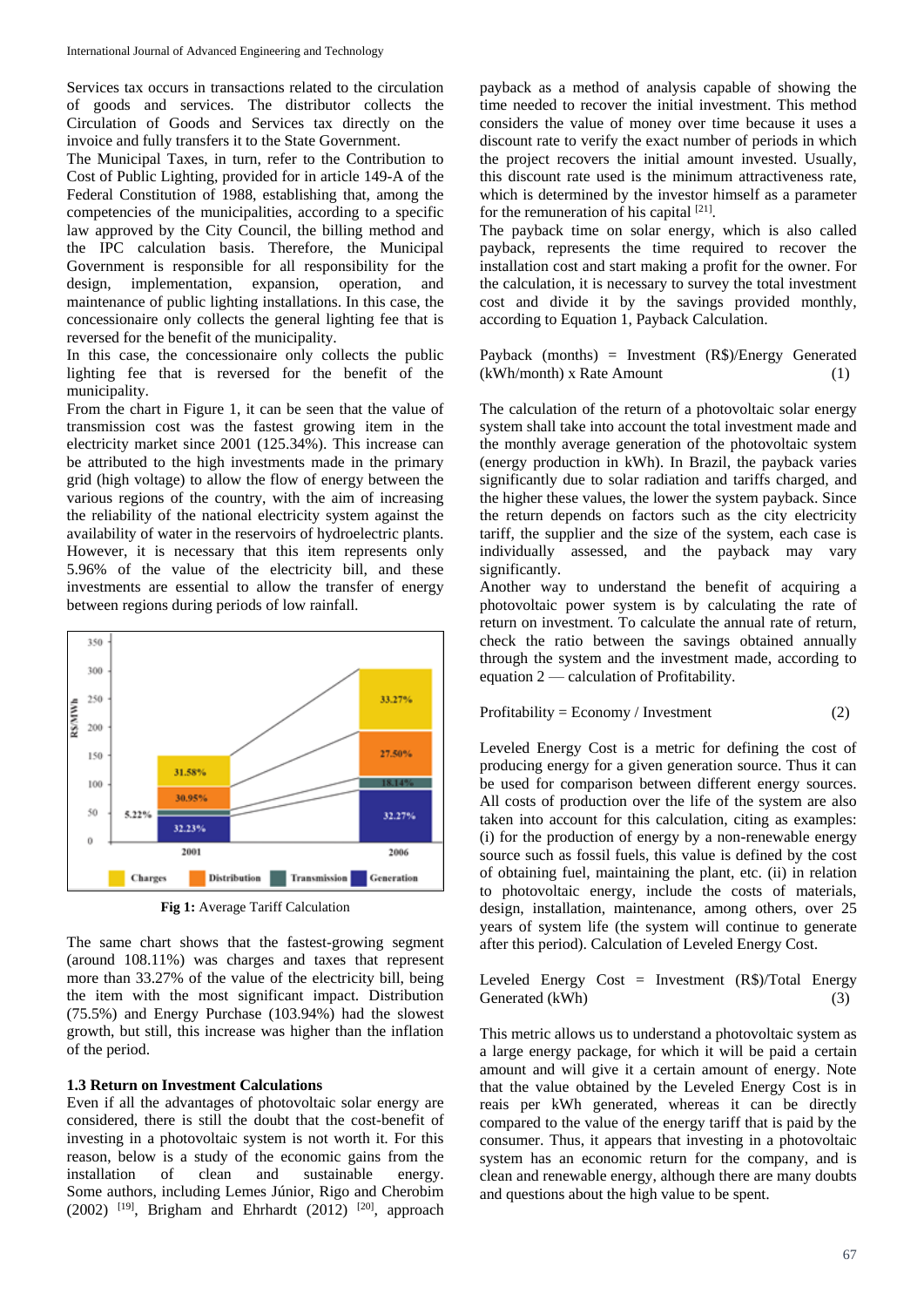#### **2. Materials and Methods**

This case study included data collected directly from the industry called (Company A), through electricity bills, technical data from photovoltaic panels imported directly for system installation and documents of devices installed in the solution sold by (Company B).

Subsequently, technical analyzes of the system proposed by the supplier were performed, with power generation calculations based on information collected from the company itself, namely: a) Location of the facility; b) Solar radiation in place according to the location of the building; c) Design data of the installed system; d) Power of solar panels; e) Yield of solar panels; f) Inverter power; g) Yield of the inverters; h) Energy consumption by (Company A). To locate the system installation point, we used the Google Maps application where latitude and longitude data were reached at the following coordinates: 29 ° 41'23.5 "S and 50 ° 48'51.2" W (-29.68986111 S and -50.81422222 W, in decimal form). These data were located in the horizontal global solar irradiation table of the Brazilian Solar Energy Atlas. In this search, the coordinates considered were latitude -29, 700500 and longitude -50, 849000, which were the closest references presented in the database. The results gave rise to the graph explicit in Figure 2.



**Fig 2:** Graph of global horizontal solar irradiation at plant installation point

information in Table 1.

#### **3. Results and Discussions**

The system data installed in (Company A) follows the

| Table 1: Installed Plant Technical Data (Company B). |  |
|------------------------------------------------------|--|
|------------------------------------------------------|--|

| <b>Installed Plant Data</b>        |       |  |  |  |
|------------------------------------|-------|--|--|--|
| Total Installed Power (kWp)        | 300   |  |  |  |
| Total Plant Area (m <sup>2</sup> ) | 1,652 |  |  |  |
| N° of Arrangements                 | 59    |  |  |  |
| N° of Plates per Arrangement       | 18    |  |  |  |
| Photovoltaic Plant Modules         | 1,062 |  |  |  |
| Considered Peak Power (kW)         | 6.4   |  |  |  |
| Modules Peak Power (kWp)           | 345   |  |  |  |
| Inverter Peak Power (kWp)          | 50    |  |  |  |
| <b>Total Quantity of Inverters</b> |       |  |  |  |

| ELECTRICAL DATA   STC*             |                         |                             |           |                                         | <b>MECHANICAL DATA</b>  |                                      |
|------------------------------------|-------------------------|-----------------------------|-----------|-----------------------------------------|-------------------------|--------------------------------------|
| CS6U                               | 325P                    | 330P                        | 335P      | 340P                                    | <b>Specification</b>    | Data                                 |
| Nominal Max. Power (Pmax)          | 325W                    | 330 W                       | 335W      | 340 W                                   | <b>Cell Type</b>        | Poly-crystalline, 6 inch             |
| Opt. Operating Voltage (Vmp)       | 37.0 V                  | 37.2V                       | 37.4 V    | 37.6 V                                  | <b>Cell Arrangement</b> | 72 (6×12)                            |
| Opt. Operating Current (Imp)       | 8.78 A                  | 8.88 A                      | 8.96 A    | 9.05A                                   | <b>Dimensions</b>       | 1960 × 992 × 40 mm                   |
| Open Circuit Voltage (Voc)         | 45.5 V                  | 45.6 V                      | 45.8 V    | 45.9 V                                  |                         | $(77.2 \times 39.1 \times 1.57)$ in) |
| <b>Short Circuit Current (Isc)</b> | 9.34 A                  | 9.45 A                      | 9.54 A    | 9.62A                                   | Weight                  | 22.4 kg (49.4 lbs)                   |
| <b>Module Efficiency</b>           |                         | 16.72% 16.97%               |           | 17.23% 17.49%                           | <b>Front Cover</b>      | 3.2 mm tempered glass                |
| <b>Operating Temperature</b>       | $-40^{\circ}$ C ~ +85°C |                             |           |                                         | <b>Frame Material</b>   | Anodized aluminium alloy             |
| Max. System Voltage                |                         | 1000 V (IEC) or 1000 V (UL) |           |                                         | $I-Box$                 | IP68, 3 diodes                       |
| <b>Module Fire Performance</b>     | TYPE 1 (UL 1703) or     |                             | Cable     | 4.0 mm <sup>2</sup> (IEC), 12 AWG (UL), |                         |                                      |
|                                    |                         | <b>CLASS C (IEC 61730)</b>  |           |                                         |                         | 1160 mm(45.7 in)                     |
| Max. Series Fuse Rating            | 15 A                    |                             | Connector | T4 series                               |                         |                                      |
| <b>Application Classification</b>  | Class A                 |                             |           |                                         | <b>Per Pallet</b>       | 26 pieces, 635 kg (1400 lbs)         |
| <b>Power Tolerance</b>             | $0 - + 5W$              |                             |           |                                         | Per Container (40'HQ)   | 624 pieces                           |

**Fig 3:** Installed Solar Plate Technical Data (Adapted from Installed Plate Technical Data Sheet 2018).

Knowing that these boards are in 59 arrangements of 18 pieces each, totaling 1,062, the system's peak power, which is 300 kW, is sufficiently covered by the sum of the board power, which totals 350.46 kW. Calculation from Equation 4. The estimate of the total control of the solar array.

Total Solar Plate Set Power  $(kW)$  = Number of Cards (Pk) X Maximum Solar Card Power (kW) (4) Another finding is that the peak power of the system is limited by the sum of the maximum potentials of the 6 ABB TRIO-50.0-TL-OUTD inverters, which manage a maximum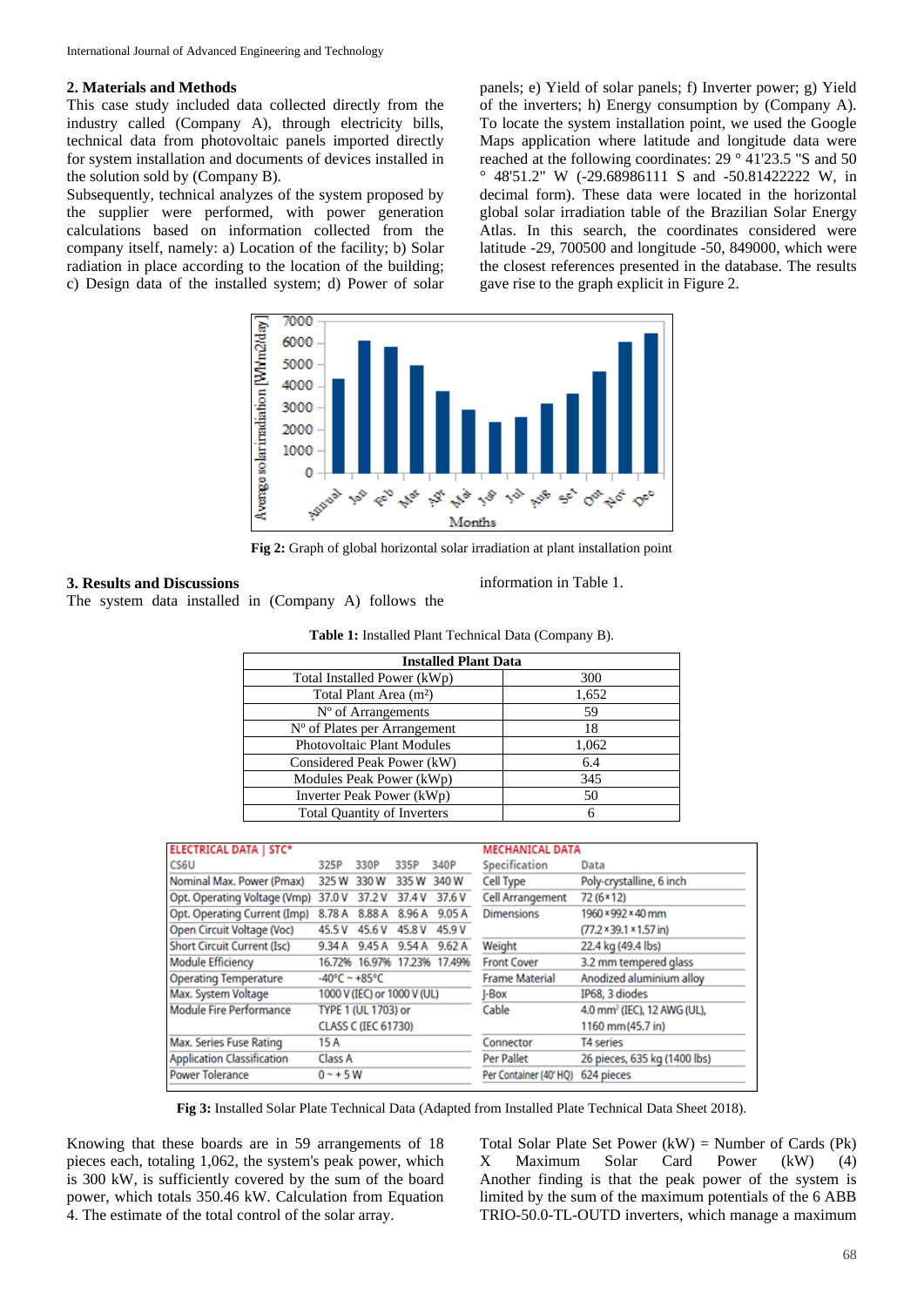power of 50 kW each, totaling 300 kW. According to data in Table 2, they are constrained by a weighted efficiency of 98%.

| Table 2: Technical Data of the Installed Plant. (Company B). |  |  |  |  |  |  |  |
|--------------------------------------------------------------|--|--|--|--|--|--|--|
|--------------------------------------------------------------|--|--|--|--|--|--|--|

| <b>Operating performance</b> | <b>TRIO-50.0-</b><br><b>TL-OUTTD</b> | <b>TRIO-60.0-TL-</b><br><b>OUTTD-480</b> |
|------------------------------|--------------------------------------|------------------------------------------|
| Maximum Efficiency (nmax)    | 98,30%                               | 98.50%                                   |
| Weighted Efficiency (EURO)   | 98,00%                               | 98,00%                                   |

According to Junior (2004), the energy that can be produced through a power plant can be represented by equation 5 [XX]. Calculation of the energy produced by the photovoltaic system [22].

Eg (kWh) = P (kW) X HSP (hours) x  $\eta$ cc / ca (percentage) (5)

 $Eg = energy produced by the system;$ 

 $P =$  nominal power of the photovoltaic system;

HSP = number of Full Daily Sun Hours at an intensity of 1,000 W/m², which is equivalent to the total daily energy incident on the generator plate surface in kW/m<sup>2</sup>, in hours;  $\text{ncc/ca} = \text{DC}$  to AC drive efficiency.

Applying the formula to the known data and using the solar radiation values raised in the methodology, it is possible to estimate the energy generated in each month, according to Table 3. In this calculation, the energy variation caused by the change in ambient temperature was waived. In the case of solar panels, they are 0.41% for each degree Celsius (º C).

**Table 3:** Plant Energy Production Data.

|            | Days       | Power.<br>(kW) | Average Irr.<br>(kWh/m <sup>2</sup> d) | <b>Inverter</b><br>Yield $(\% )$ | <b>Energy</b><br>(kWh) |
|------------|------------|----------------|----------------------------------------|----------------------------------|------------------------|
| Jan        | 31         | 300            | 6.21                                   | 0.98                             | 56,634.40              |
| Feb        | 28         | 300            | 5.72                                   | 0.98                             | 47.045.88              |
| Mar        | 31         | 300            | 4.79                                   | 0.98                             | 43.619.60              |
| Apr        | 30         | 300            | 3.80                                   | 0.98                             | 33,551.28              |
| Mai        | 31         | 300            | 2.84                                   | 0.98                             | 25.901.99              |
| Jun        | 30         | 300            | 2.34                                   | 0.98                             | 20.594.70              |
| Jul        | 31         | 300            | 2.55                                   | 0.98                             | 23.213.36              |
| Aug        | 31         | 300            | 3.23                                   | 0.98                             | 29.474.68              |
| Set        | 30         | 300            | 3.61                                   | 0.98                             | 31,840.20              |
| Out        | 31         | 300            | 4.65                                   | 0.98                             | 42,407.44              |
| <b>Nov</b> | 30         | 300            | 6.13                                   | 0.98                             | 54,057.78              |
| Dec        | 31         | 300            | 6.53                                   | 0.98                             | 59.514.42              |
|            | 467,855.72 |                |                                        |                                  |                        |

Consumption data for "Company A" was taken from the energy bill based on the measurements taken by the utility following the information in Table 4, setting an average annual utilization of 49,890.50 kWh.

**Table 4:** Consumption Data for (Company A).

| <b>Energy Consumption at (Company A)</b> |                              |           |                      |  |  |
|------------------------------------------|------------------------------|-----------|----------------------|--|--|
| Month/year                               | Peak (kWh)<br>Out Peak (kWh) |           | Total Consump. (kWh) |  |  |
| Jun                                      | 572.0                        | 41,810.0  | 42,382.0             |  |  |
| Jul                                      | 484.0                        | 33.322.0  | 33,806.0             |  |  |
| Aug                                      | 632.0                        | 43.761.0  | 44.393.0             |  |  |
| Set                                      | 876.0                        | 52,531.0  | 53,407.0             |  |  |
| Out                                      | 2,314.0                      | 57,040.0  | 59.354.0             |  |  |
| <b>Nov</b>                               | 4.688.0                      | 69.050.0  | 73.738.0             |  |  |
| Dec                                      | 4,069.0                      | 62,284.0  | 66,353.0             |  |  |
| Jan                                      | 2,666.0                      | 47,039.0  | 49,705.0             |  |  |
| Feb                                      | 1,090.0                      | 45,840.0  | 46,930.0             |  |  |
| Mar                                      | 896.0                        | 48,262.0  | 49,158.0             |  |  |
| Apr                                      | 917.0                        | 39,423.0  | 40,340.0             |  |  |
| Mai                                      | 1,426.0                      | 50,981.0  | 52,407.0             |  |  |
|                                          | <b>Total Annual</b>          | 611.973.0 |                      |  |  |

The averages of (Company A) consumption and the Company's energy production estimate are explicitly shown in the graph in Figure 4. Considering total annual use from June 2017 to May 2018 (611,973.00 kWh) versus the

estimated energy to be generated over 12 months (467,855.72 kWh), it is observed that the plant will meet around 76% of the total used.



**Fig 4:** Forecast Graph of Generated Energy *x* Consumed Energy.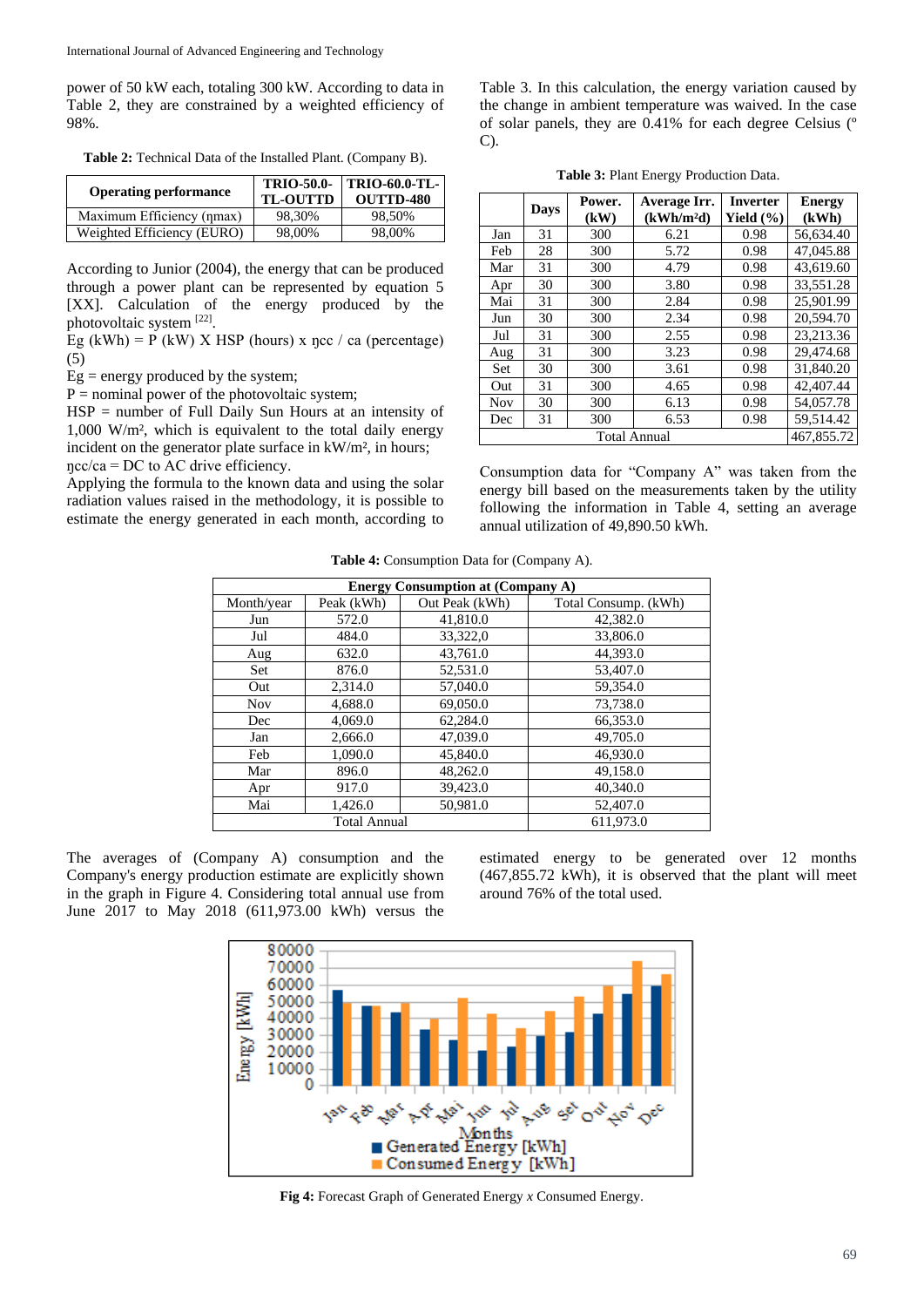The averages of (Company A) consumption and the Company's energy production estimate are explicitly shown in the graph in Figure 4. Considering total annual consumption from June 2017 to May 2018 (611,973.0 kWh) versus the estimated energy to be generated over 12 months (467,855.72 kWh), it is observed that the plant will meet around 76% of the total used.

# **4. Conclusion**

The conclusions reached are that the plant sizing calculation did not take into account the consumption of (Company A). In conversation with managers expecting to understand how this calculation was not performed before the system installation, it is believed that the source of the difference was that observation was made only about the peak power already recorded in the company, which in previous measurements rotated around 305 kW on average as per Figure 5.



**Fig 5:** Power Demand Data for (Company A).

This information led those who made the decision about the size of the plant to believe that covering the average power would be meeting the demand but obstructed the view on the concept of energy consumed. Applying three more arrangements and their converters on the plant could achieve the total production required.

The discussion about the calculation of return on investment was suppressed from the present work due to lack of data release of the total amount invested in installing the system but is duly based on the theoretical framework for later application.

Another opportunity for improvement would be the more advanced analysis of the energy generated by the diffuse solar irradiation on the solar plates, which were disregarded in the calculation. Finally it was found that the expectation by the managers to have the company's electricity bill practically zero in the following months will most likely not be met due to the myopic design of the plant and due to the disregard of the supply of demand for installed power that will follow being charged and offered by the utility.

# **Funding Information**

This paper is part of several studies of a group of Researchers, Professors and students of Engineering from Brazil. The research group does not receive any funding to support it.

# **References**

- 1. Farias LM, Sellitto MA. Use of Energy Throughout History: Evolution and Future Perspectives [in Portuguese]. Revista Liberato. 2011; 12(17):7-16. DOI: 10.31514/rliberato.2011v12n17.p07
- 2. Gonçalves RG, Rossini EG, Souza JD, Beluco A. Main Results of an Energy Audit in a Milk Processing Industry in Taquara, Southern Brazil Journal of Power and Energy Engineering. 2018; 6:21-32. DOI: 10.4236/jpee.2018.61003
- 3. Vieira GEG, Nunes AP, Teixeira LF, Colen AGN. Biomass: a view of pyrolysis processes [in Portuguese]. Revista Liberato. 2014; 15(24):167-177 DOI: 10.31514/rliberato.2014v15n24.p167
- 4. Vasco G, Silva JS, Canales FA, Beluco A, Souza JD, Rossini EGA. *et al*. Hybrid System for the Laranjeiras Dam (in Southern Brazil) Operating with Storage Capacity in the Water Reservoir Smart Grid and Renewable Energy, 2019; 10:83-97. DOI: 10.4236/sgre.2019.104006
- 5. Vasco G, Silva JS, Beluco A, Rossini EG, Souza JDA. Hydro PV Hybrid System as a New Concept for an Abandoned Dam in Southern Brazil Comp. Water, Energy and Env. Engineering, 2019; 8:41-56. DOI: 10.4236/cweee.2019.82003 newable Energy, 10, (2019) pp. 83-97. DOI: 10.4236/sgre.2019.104006
- 6. During Fo, Souza FA, Rossini JD, Beluco EG. A. Prefeasibility Study for the Development of a Biogas Plant. Espacios. 2017; 38(18):25. DOI: 10.5935/0798- 1015.20170001
- 7. Umyshev DR, Dyussembekova NK, Zhumatova AA, Minazhova SA. Analysis of the possibility of using solar power plants on the basis of the Stirling engine in Kazakhstan. Espacios. 2019; 40(27):19.
- 8. Garuzzi RP, Romero OJ. Economic feasibility of implementation of photovoltaic cells in residence.s of Espirito Santo, Brazil. Espacios. 2017; 38(01):23.
- 9. Pinheiro E, Lovato A, Ruther R. Using artificial neural networks for power loss analysis of the photovoltaic solar system by comparing manufacturer datasheet information. Espacios. 2018; 39(7):18.
- 10. LIMA JLB. Energia fotovoltaica como alternativa energética viável - UFRJ/ Escola Politécnica – Rio de Janeiro, 2014.
- 11. Agência Nacional de Energia Elétrica (ANEEL) Por dentro da conta de luz: informação de utilidade pública / Agência Nacional de Energia Elétrica. 4. Ed. - Brasília: ANEEL, 2008. Available in: http://www2.aneel.gov.br/arquivos/pdf/cartilha\_1p\_atu al.pdf
- 12. Agência Nacional de Energia Elétrica (ANEEL). Atlas da Energia Elétrica do Brasil. Brasília – DF, 2005. 2ª Edição. Available in: http://www.aneel.gov.br/aplicacoes/Atlas/download.ht m
- 13. Abdo T. E Mohamed. EL-S. Estimating the global solar radiation for solar energy projects  $-$  Egypt case study, International Journal of Sustainable Energy. 2013; 32(6):682-712.
- 14. Goetze F. Projeto de microgeração fotovoltaica residencial: estudo de caso. UFRGS/ Escola de Engenharia. Curso de Engenharia Elétrica, 2017.